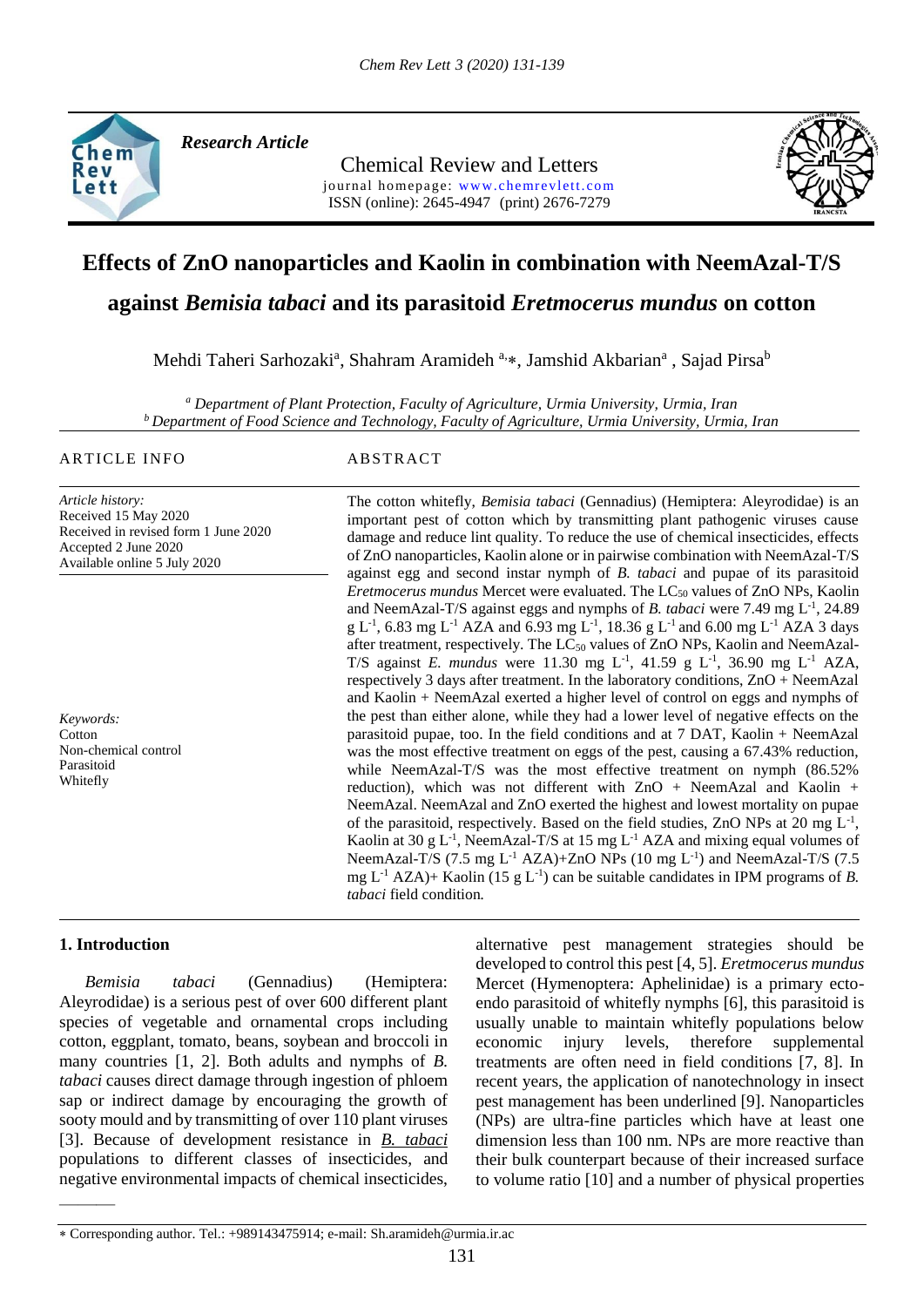of these materials change as their size approach nanoscale. NPs help to produce new pesticides, insecticides and insect repellents [11, 12]. Among the inorganic metal oxide NPs, Zinc oxide nanoparticles (ZnO NPs) have attracted considerable attention for medical, chemical, industrial and agricultural applications due to their exceptional properties, including low cost synthesis, antibacterial and anti-fungal activity [13, 14]. So, due to the antimicrobial, antioxidant and electrical conductivity characteristics of ZnO NPs, it can be used in active and intelligent biodegradable films [15, 16]. In spite of the studies performed on NPs for control of insect pest species that impact public health or agriculture, little research has been carried out to investigate the toxicity effect of ZnO NPs on whiteflies and natural enemies. Furthermore, based on new and significant properties of NPs, these materials are widely used in agricultural sector; therefore, assessment of their potential toxic effects on environment seems quite necessary [17]. Kaolin is a fine-grained, non-abrasive white aluminum silicate natural clay mineral that readily dissolves in water [18]. When plants are sprayed with kaolin, a physical barrier is formed on plant surfaces that can act as a deterrent to insect settling, oviposition and feeding [19]. As a natural and inert product, kaolin has been considered safe for the environment [20], with the advantage of having low or null effects on beneficial arthropods [21, 22]. Besides, kaolin clay can protect the plant from weather conditions like heat stress and sunburn [23, 24]. Nevertheless, some studies note that the combination of kaolin with other products could improve their efficacy as insecticides [25], so it is possible that the combined application of both products within an IPM program could enhance the efficacy of this insecticidal soap in the field. In some cases, compatible products could be combined to produce higher control efficiency while decreasing the amount of conventional insecticides and minimizing the risks of environmental contamination and insecticide resistance [26]. Neem contains azadirachtin, a triterpenoid derived from neem trees (*Azadirachta indica*), acts as a strong antifeedant and repellent, delays and prevents moulting, reduces growth, development and oviposition, and causes high mortality in a diverse group of phytophagous insects, including *B. tabaci* [27, 28]. It is widely used around the world today either as a stand-alone treatment [28, 29] or in combination with synthetic pesticides [30]. Furthermore, use of such materials could provide a cheap, reliable and safe alternative strategy to combat resistant pests.

 Thus, present study was evaluated to examine the efficacy of ZnO NPs, kaolin applied either alone or in pairwise combination with NeemAzal-T/S on egg and second instar nymph of *B. tabaci* and pupae of *E. mundus* under laboratory and field conditions.

#### **2. Materials and methods**

#### *2.1. Experimental materials*

*2.1.1. Physical agents*

 Zinc oxide nanoparticles (99+%, US Research Nanomaterials, Inc., Twig Leaf Lane, Houston, USA) with size ranging from 10 to 30 nm was used in field and laboratory experiments.

 Processed Kaolin (Sepidan® WP, active ingredient (a.i.) 95%) was obtained from Kimia Sabz Avar Co., Iran.

#### *2.1.2. Botanical insecticide*

 A commercial neem product, NeemAzal-T/S® EC 1% (10000 mg a.i. /L containing azadirachtin A (AZA); Trifolio-M GmbH, Lahnau, Germany) was used for experiments.

#### *2.2. Laboratory experiments*

#### *2.2.1. Laboratory conditions and planting*

All experiment carried out under  $24 \pm 2$  °C, a 16: 8 h (L: D) photoperiod and  $60 \pm 5$  % RH. For the laboratory experiments, cotton seeds were grown in plastic pots (20 cm depth and 20 cm diameter) in a greenhouse at 16- 25 °C, 40 -50% RH under a 14:10 (L:D) photoperiod in a growth chamber and used at the 4-5 leaf stage in the experiments.

#### *2.2.2. Insect cultures*

 The *B. tabaci* and the parasitoid *E. mundus* was both originally collected from cotton plants, free of insecticides, grown in the research field of scientific staff of Cotton Research Center of East Iran, Kashmar in July 2019, then transferred to growth chamber and cultured in a muslin-walled cage  $(120\times60\times60$  cm) containing 40 potted cotton plants (cultivar *Varamin*). The parasitoid provided weekly with new nymphs of sweet potato whitefly on leaves of cotton. The rearing conditions were identical to those for whiteflies. Adult of whiteflies were collected from the laboratory colony by an aspirator and transferred to the plastic tubes of 10 cm dep and 3 cm diam. The tubes incubated at 10 °C for 5 minutes in order to the adults be handled more easily, then groups of 30 adults were released into a clip cages confined in to the lower surface of the potted cotton leaves for 24 h. Each clip cage made from 2 plastic container of 5.5 cm dep and 8 cm diam; one in upper, another in lower surface of the cotton leaves, fixed with an elastic string. Each container ventilated by means of a fine mesh glued to an aperture cut in the bottom (5 cm diam). Afterward, adults were removed from the cages and leaves have eggs on them were labeled and used in the bioassay or incubated at 24 $\pm$ 2 °C, 60 $\pm$ 5% RH and a photoperiod of 16:8 (L: D) for another 10 days to obtain cohorts of whitefly nymphs. After this period, the excluded nymphs were used in the bioassays or offered to the parasitoid to obtain pupae of the parasitoid in second nymphal instar, the stage which is susceptible to fungus and suitable to the parasitoid [28, 31].

*2.2.3. Bioassay of treatments on eggs and second instar nymphs of B. tabaci*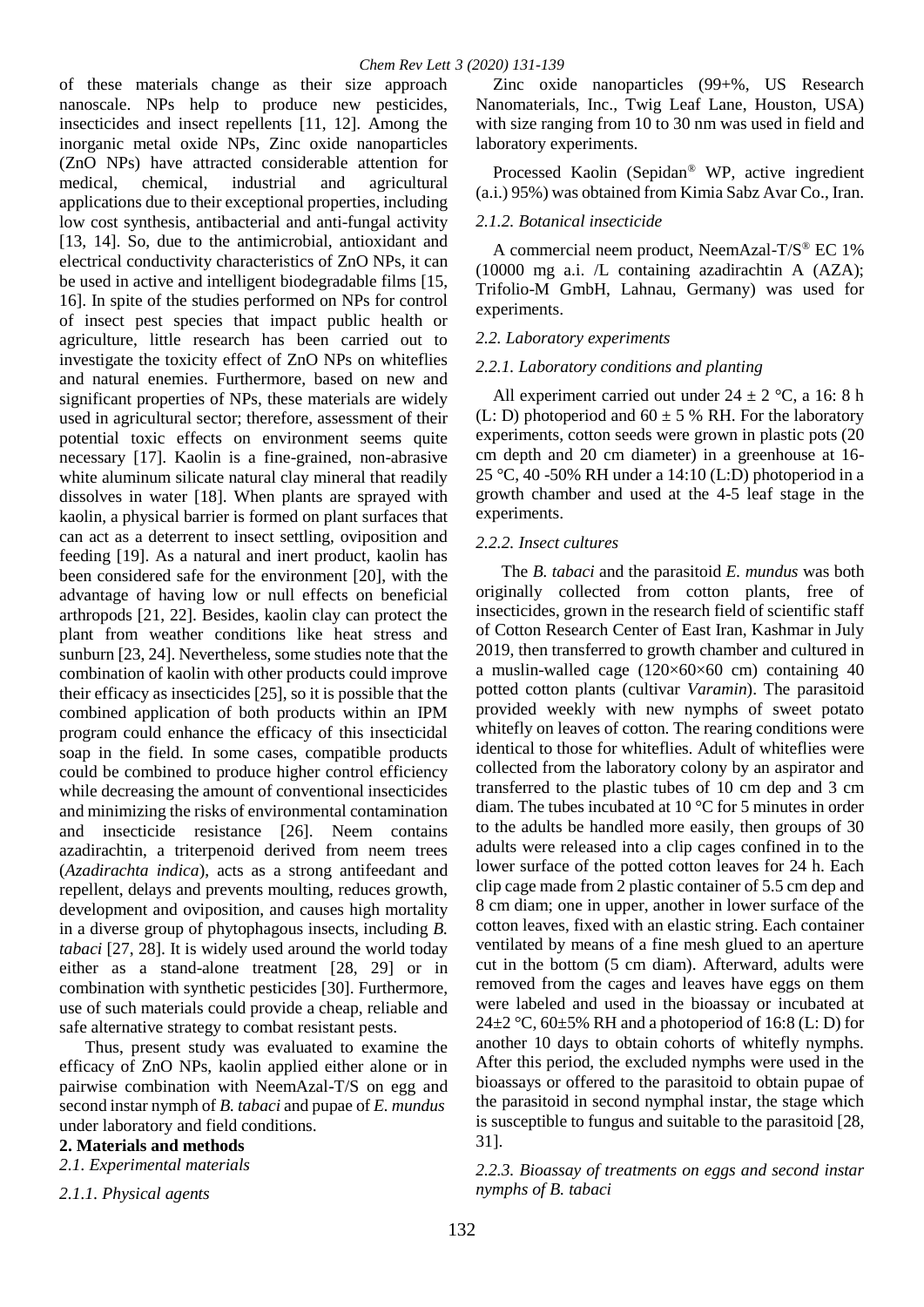In the bioassays, Muniz and Nombela`s method [32] was followed. Pretests were performed using serial dilutions of ZnO NPs, Kaolin and NeemAzal-T/S to determine concentrations caused 10 to 90 percent mortality in exposed eggs and nymphs of the pest. The solutions were shaken for 10 min by a mechanical shaker before use. Afterward, the leaves bearing eggs and nymphs of the pest were dipped in ZnO NPs (3.5, 6, 12, 18 and 22 mg L<sup>-1</sup>), Kaolin (20, 25, 30, 35 and 40 g L<sup>-1</sup>) and NeemAzal-T/S  $(5, 10, 15, 25,$  and  $50 \text{ mg AZA L}^{-1})$  for 5 s. Control leaves were dipped in distilled water. The leaves were allowed to dry at room temperature for 10 min and then the potted plants, kept at  $24\pm2\degree C$ ,  $60\% \pm 5\%$ RH, and a photoperiod of 16∶ 8 h L∶D. The number of dead eggs (non-hatched) and nymphs were counted on 3rd day after treatment under a binocular. A nymph was considered dead if it was shrunken and lost its normal yellow-green color [33]. All experiments were performed with three replication using 20 eggs or nymphs (on potted cotton) in each replication. On each leaf only 10 eggs or 10 nymphs of the pest were remained and all others were removed.

#### *2.2.4. Bioassay of treatments on pupae of the parasitoid*

 Groups of 5-6 females and 2-3 males of the parasitoid were collected with an aspirator from the colony and released to the clip cages where placed on the labeled cotton leaves as described before and allowed to parasitize the second instar nymphs of the pest for 24 h. Then the parasitoids were removed and leaves with parasitized nymphs incubated for another 11 days under similar conditions as above until pupation of the parasitoid (parasitoid pupae with the cherry colored eyes became visible through the whitefly cuticle).

Afterwards, these leaves were dipped in the same concentrations of ZnO NPs, Kaolin and NeemAzal-T/S as described before. In the control, the same procedure was performed but the leaves were dipped in distilled water. The number of empty pupal and pupae that failed to emerge was counted on  $3<sup>th</sup>$  and  $7<sup>th</sup>$  day after treatment. The experiment was conducted using 60 pupae of the parasitoid in three replication, 20 pupae in each replication.

#### *2.2.5. Effects of treatment on the pest and parasitoid*

 An identical procedure as above was performed to evaluate the effects of ZnO NPs, Kaolin and NeemAzal-T/S alone or in pairwise combination on the eggs and nymphs of the pest as well pupae of the parasitoid. Based on the results of bioassays, eggs and second instar nymphs of *B. tabaci* and pupae of the parasitoid were exposed to different treatments as bellow:

ZnO NPs  $(LC_{50})$ , Kaolin  $(LC_{50})$ , NeemAzal  $(LC_{50})$ , NeemAzal  $(LC_{25})$  + ZnO  $(LC_{25})$ , NeemAzal  $(LC_{25})$  + Kaolin ( $LC_{25}$ ), Control (distilled water). The mortality of the exposed eggs and nymphs was counted in each

treatment in 3 and 7 days after treatment. All experiments were performed with 3 replications as in the bioassays.

#### *2.3. Field experiments*

#### *2.3.1 Field planting*

 Experimental plots were prepared by disking after deep plowing. 150 kg ha<sup>-1</sup> N, 100 kg ha<sup>-1</sup> P<sub>2</sub>O<sub>5</sub> and 50 kg.ha-1 K2O used. Seeds of *Gossypium hirsutum* L., cv. *Varamin*, a susceptible cultivar to *B. tabaci* were planted in the research field of scientific staff of Cotton Research Center of East Iran, Kashmar (35° 13′ N, 58° 26′ E), in a randomized complete block design (RCBD) with three replications in August 2019. The experimental plots were 6 m<sup>2</sup> and 1.5 m apart with a distance of 70 cm between rows and 20 cm between plants after thinning. The blocks were 2 m apart. Since adult of whiteflies were very mobile and might enter into the treated plots, the control plots were located 30 m apart from treated plots. Handpicking of weeds was performed twice when the cotton was in four and eight leaf stages. The farm was irrigated every two weeks. An insecticide (Imidacloprid SC 35% EXIR, Iran) was used to control aphids and trips,  $250$  mL ha<sup>1</sup> when the cotton was in two leaf stage.

#### *2.3.2. Estimating pest population*

 The pest population was estimated prior to the trials by counting eggs and nymphs of the pest and pupae of the parasitoid. For this purpose, 5 plants were randomly selected in each plot, 3 leaves from each one (top, middle and bottom section of plant canopy) were excised and transferred to the laboratory inside plastic bags (= altogether 45 leaves per treatment). Two pieces of 1  $\text{cm}^2$ from each leaf were chosen so that the units included the main vein (altogether 90 sample units per treatment). Sampling was made 0, 3, 7 and 14 day after treatment. The total live eggs and second instar nymphs of the pest as well pupae of the parasitoid in each sample unit were counted using a binocular. Samplings were carried out 1 day before and 3, 7 and 14 days after spraying.

#### *2.3.3. Estimating parasitoid population*

 Same procedures used to estimate pest population were used to estimate population of the parasitoid, using the same sample units, by counting the pupae of the parasitoid formed in the nymphs of the pest and incubating all them at the experiment conditions for 5 days.

#### *2.3.4. Efficacy of the treatments in field conditions*

 Recommended dose of NeemAzal-T/S (15 mg L-1 AZA), Recommended dose of Kaolin  $(30 \text{ g L}^{-1})$ , a concentration of 20 mg L<sup>-1</sup> of ZnO NPs (=  $LC_{75}$  and  $LC_{78}$ for egg and nymph, respectively based on bioassay), a dose of NeemAzal-T/S (7.5 mg  $L^{-1}$  AZA) + 10 mg  $L^{-1}$  of ZnO NPs and a dose of NeemAzal-T/S  $(7.5 \text{ mg L}^{-1}$  AZA)  $+ 15$  g L<sup>-1</sup> of Kaolin were prepared and sprayed on upper and lower surfaces of the cotton plants using a knapsack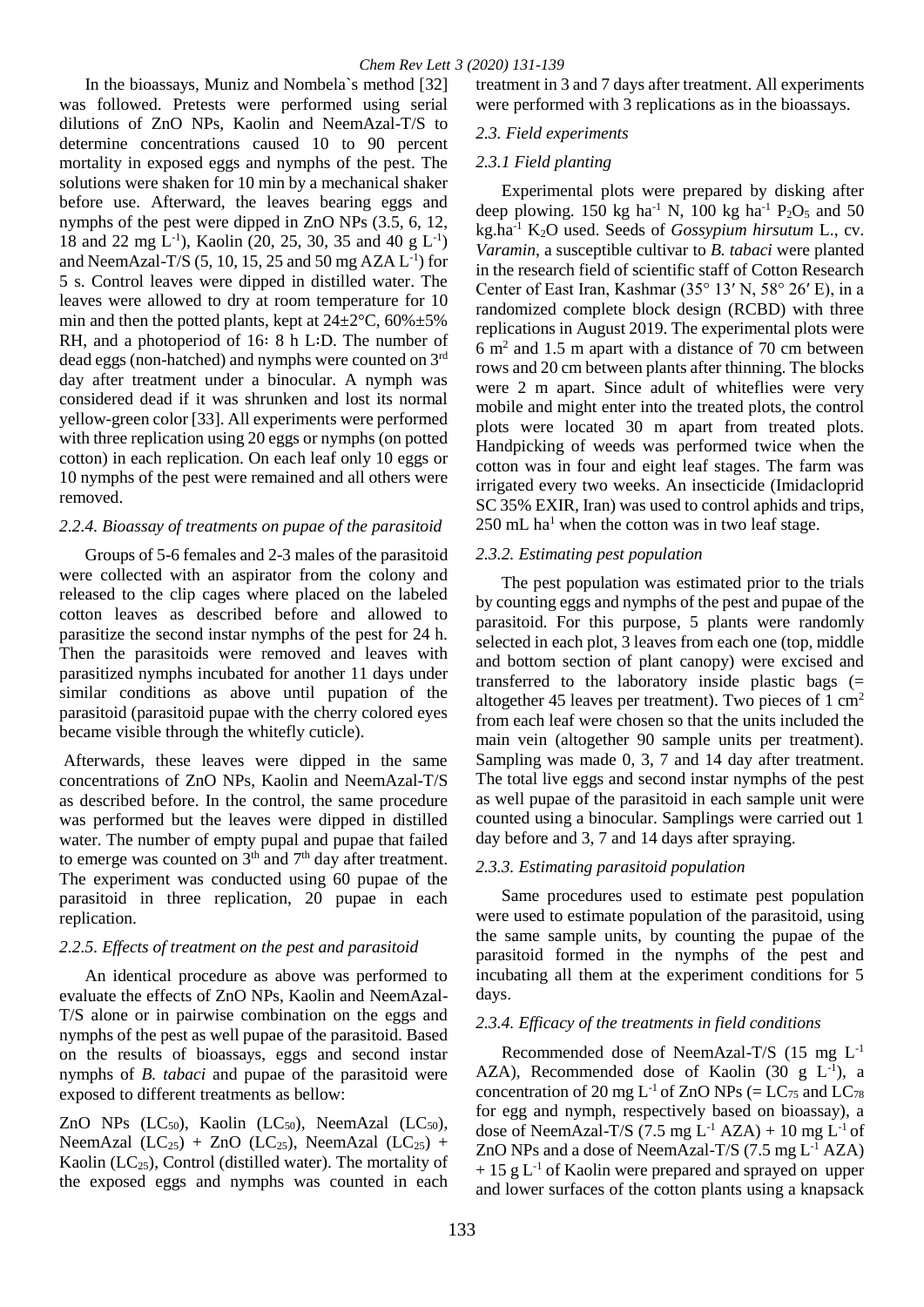sprayer (16 L capacity) at 300 mL per plot, equivalent to an application volume of  $500$  L ha<sup>-1</sup>. Control treatment was sprayed with water only. Mortality produced by each treatment on the egg or nymphs of *B. tabaci* and pupal stage of *E. mundus* was calculated using the Henderson and Tilton equation (1) which corrects for the underlying natural mortality recorded in the controls [34]:

Efficacy of treatment (%) = 
$$
1 - \left(\frac{\text{Ta} \times \text{Cb}}{\text{Ca} \times \text{Tb}}\right) \times 100
$$
 (1)

where  $T=$  number of live egg, nymph or pupae per 5 plants in treatment after (Ta) or before (Tb) application, and C= number of live egg, nymph or pupae per 5 plants in control after (Ca) or before (Cb) application.

#### *2.3.5. Analysis of data*

The values of treatment efficacy calculated by the Henderson and Tilton formula from all three blocks were

subjected to analysis. A general linear model (GLM procedure in SPSS) was used to compare the efficacy of the treatments in field conditions. In all trials; eggs, nymphs and pupae were recorded as dead or alive. In the case of non-homogeneity, percent values were transformed using arcsine-square-root  $(Aresin\sqrt{)}$ transformation. One-way ANOVA (SPSS v.18.0; SPSS, Chicago, IL, USA) was used to analyze the mortality of treatment on eggs and nymphs of whiteflies or pupae of parasitoids. Means were compared by Tukey's Studentized Range Test, *P*<0.05.

#### **3. Results and Discussion**

The  $LC_{25}$  and  $LC_{50}$  values of ZnO NPs, Kaolin and NeemAzal-T/S on eggs and nymphs of the pest B. tabaci as well on the pupae of the parasitoid *E. mundus* were presented in tables 1.

**Table 1.** Probit analysis data for egg and second instar nymph of *B. tabaci* and pupae of *E. mundus* treated with ZnO NPs, Kaolin and NeemAzal-T/S on 3<sup>th</sup> day after treatment.

|                  |              |                                        |                                         |                    |                 | ${\bf X}^2$ |  |  |  |
|------------------|--------------|----------------------------------------|-----------------------------------------|--------------------|-----------------|-------------|--|--|--|
| <b>Treatment</b> | <b>Stage</b> | $LC_{50}$ (95% CL)                     | $LC_{25}$ (95% CL)                      | Intercept $\pm$ SE | $Slope \pm SE$  |             |  |  |  |
|                  |              | <b>Pest</b>                            |                                         |                    |                 |             |  |  |  |
| ZnO              |              | 7.49 mg $L^{-1}$ (6.64-8.35)           | 2.71 mg $L^{-1}$ (2.09-3.30)            | $3.66+0.12$        | $1.52+0.12$     | 15.25       |  |  |  |
| Kaolin           | Egg          | 24.89 g $L^{-1}$ (23.53-26.09)         | 16.29 g $L^{-1}$ (14.25-17.93)          | $0.11 \pm 0.49$    | $3.66 \pm 0.33$ | 12.37       |  |  |  |
| NeemAzal (a.i.)  |              | 6.83 mg L <sup>-1</sup> (5.43-8.15)    | $1.77 \text{ mg } L^{-1} (1.07 - 2.51)$ | $5.19+0.04$        | $1.14 + 0.10$   | 15.43       |  |  |  |
| ZnO              |              | 6.93 mg $L^{-1}$ (6.17-7.71)           | 2.50 mg $L^{-1}$ (1.95-3.02)            | $3.72 + 0.11$      | $1.52+0.11$     | 12.01       |  |  |  |
| Kaolin           | Nymph        | 18.36 g $L^{-1}$ (17.32-19.44)         | 10.57 g $L^{-1}$ (9.38-11.60)           | $1.45 + 0.28$      | $2.81 \pm 0.21$ | 12.99       |  |  |  |
| NeemAzal (a.i.)  |              | 6.00 mg $L^{-1}$ (4.50-7.40)           | 1.30 mg $L^{-1}$ (0.70-2.00)            | $5.23+0.04$        | $1.04 + 0.10$   | 19.64       |  |  |  |
|                  |              |                                        |                                         | Parasitoid         |                 |             |  |  |  |
| ZnO              |              | 11.30 mg $L^{-1}$ (10.17-12.46)        | $4.34 \text{ mg/L}$ (3.40-5.19)         | $3.29 \pm 0.15$    | $1.62+0.13$     | 20.94       |  |  |  |
| Kaolin           | Pupa         | 41.59 g $L^{-1}$ (38.37-46.59)         | 22.91 g $L^{-1}$ (20.57-24.76)          | $0.79 + 0.44$      | $2.60 \pm 0.29$ | 15.65       |  |  |  |
| NeemAzal (a.i.)  |              | 36.90 mg L <sup>-1</sup> (31.11-44.28) | 6.87 mg L <sup>-1</sup> (4.51-9.25)     | $4.47+0.05$        | $0.92+0.09$     | 21.17       |  |  |  |

#### *3.1. Mortality of the eggs and nymphs of the pest in laboratory conditions*

 The mortality of eggs of the pest in laboratory conditions was different in all treatments both in 3 DAT (F5, 12 = 233.67, *P*<0.001) and 7 DAT (F5, 12 = 228.64,

*P*<0.001), so that in 3 DAT and 7 DAT of experiment, the highest and lowest percentage of mortality was observed in Kaolin + NeemAzal and control, respectively (Figure 1).



**Figure 1.** Mean ( $\pm$  SE) mortality (%) of different treatments in controlling eggs of *B. tabaci* on cotton applied either alone (LC<sub>50</sub>) or in pairwise combination ( $LC_{25} + LC_{25}$ ), measured 3 and 7 days after treatment (DAT). Means marked with different letters within the same column are significantly different ( $P < 0.05$ , Tukey).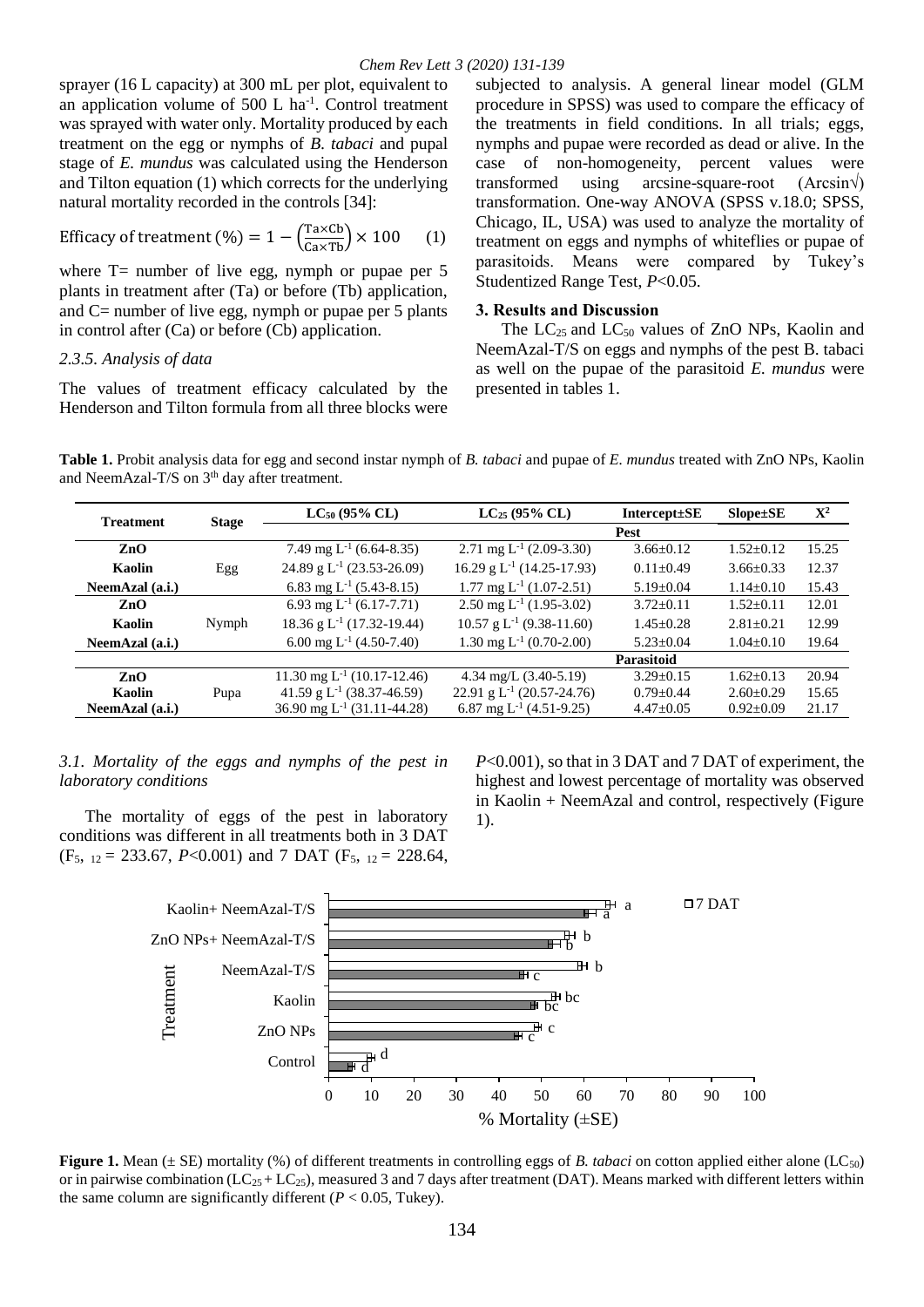As shown in figure 2, all treatments were different in both 3 and 7 DAT (F5, 12 = 597.27, *P*<0.001 and F5, 12 = 242.65, *P*<0.001, respectively). The highest mortality of nymphs of the pest at 3 DAT, was observed in Kaolin + NeemAzal  $(= ZnO+NeemAzal)$ , while the control had the lowest mortality. At 7 DAT, the highest mortality was observed in NeemAzal which was not different with

ZnO+ NeemAzal and Kaolin + NeemAzal, while the lowest efficacy was observed in control. At both 3 and 7 DAT, ZnO + NeemAzal and Kaolin + NeemAzal exerted a higher level of control on nymphs of the pest than either ZnO or Kaolin.



**Figure 2.** Mean ( $\pm$  SE) mortality (%) of different treatments in controlling nymphs of *B. tabaci* on cotton applied either alone (LC<sub>50</sub>) or in pairwise combination (LC<sub>25</sub> + LC<sub>25</sub>), measured 3 and 7 days after treatment (DAT). Means marked with different letters within the same column are significantly different  $(P < 0.05$ , Tukey).

*3.2. Mortality of the pupae of the parasitoid caused by different treatments in laboratory conditions*

 Effects of all treatments on the pupae of the parasitoid were different both in 3 DAT (F5, 12 = 239.89, *P*<0.001) and 7 DAT (F<sub>5</sub>,  $_{12}$  = 132.23, *P*<0.001). At 3 DAT and 7

DAT, Kaolin + NeemAzal and followed by ZnO+ NeemAzal exerted a lower mortality on pupae of the parasitoid than either alone, while the control had the lowest mortality (Figure 3).



**Figure 3.** Mean (±SE) effect mortality (%) of different treatments on pupae of the parasitoid *E. mundus* parasitized nymphs of *B. tabaci* on cotton applied either alone (LC<sub>50</sub>) or in pairwise combination (LC<sub>25</sub>+LC<sub>25</sub>), measured 3 and 7 days after treatment (DAT). Means marked with different letters within the same column are significantly different ( $P < 0.05$ , Tukey).

#### *3.3. Efficacy of treatments in field conditions*

 Table 2 presented the mortality of eggs of the pest, caused by different treatments at 3, 7 and 14 day after

treatment. At 3 DAT, the highest and lowest efficacy was observed in Kaolin + NeemAzal and NeemAzal, respectively  $(F_4, s = 31.91, P<0.001)$ . The highest and lowest efficacy at both 7 and 14 DAT was observed in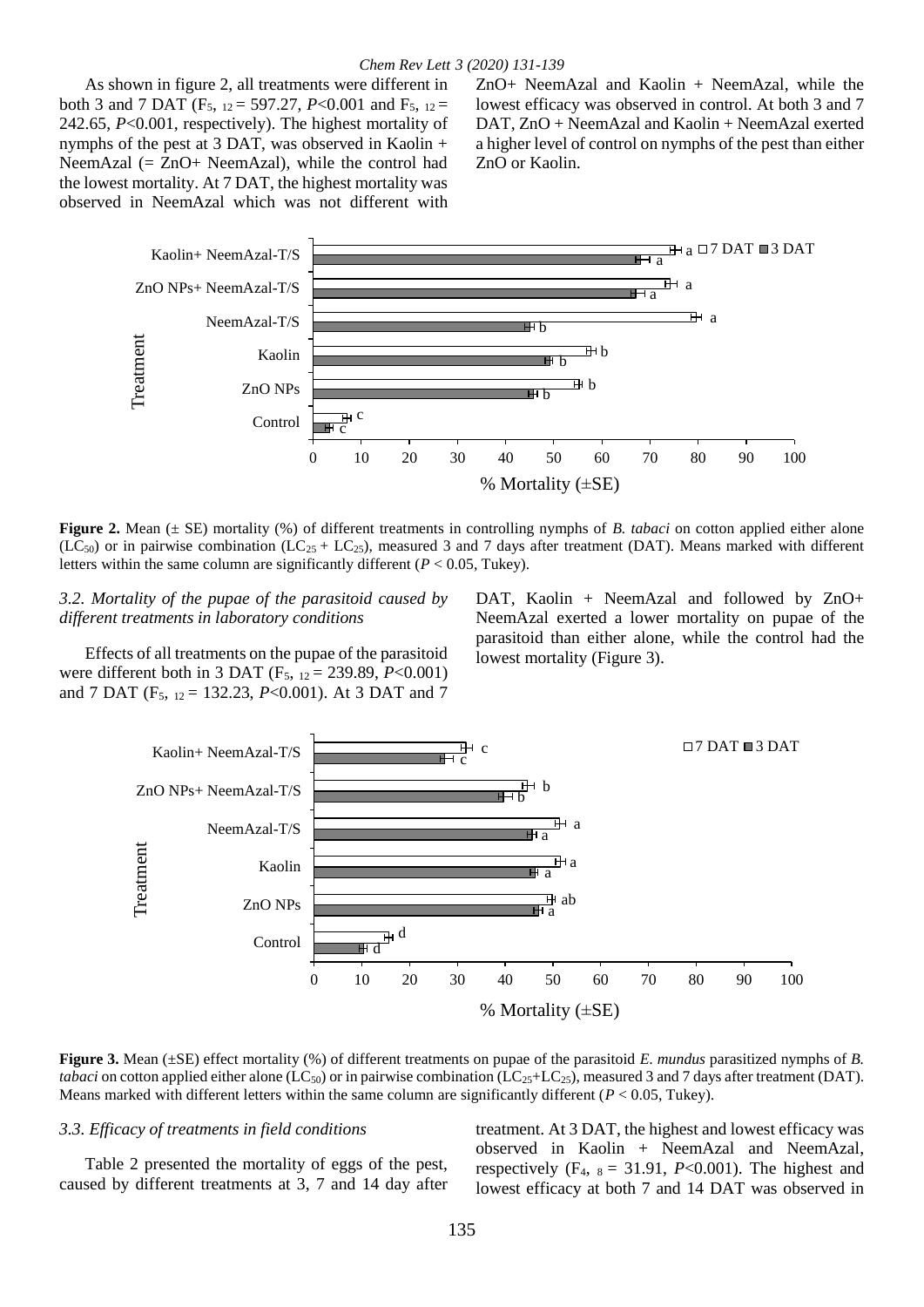*Chem Rev Lett 3 (2020) 131-139* Kaolin + NeemAzal and ZnO, respectively  $(F_4, _8 = 15.16, )$ *p* = 0.001 for 7 DAT and F4, <sup>8</sup>= 37.04, *P*<0.001 for 14 DAT).

| <b>Table 2.</b> Mean $(\pm SE)$ efficacy $(\%)$ of different treatments in controlling eggs of B. tabaci on cotton applied either alone or in |  |  |  |  |  |  |  |
|-----------------------------------------------------------------------------------------------------------------------------------------------|--|--|--|--|--|--|--|
| pairwise combination, measured 3, 7, and 14 days after treatment (DAT) in field.                                                              |  |  |  |  |  |  |  |

| <b>Treatment</b>  | <b>Recommendation Rate</b>                     |                               |                               |                              |             |
|-------------------|------------------------------------------------|-------------------------------|-------------------------------|------------------------------|-------------|
|                   |                                                | 3 DAT                         | 7 DAT                         | <b>14 DAT</b>                | <b>Mean</b> |
| $ZnO$ NPs         | $20 \,\mathrm{mg} \, \mathrm{L}^{-1}$          | 34.06 $\pm$ 0.08 bc           | $14.82 \pm 0.05$ °            | $1.77 \pm 0.07$ <sup>d</sup> | 16.88       |
| Kaolin            | $30 g L^{-1}$                                  | 44.32 $\pm$ 0.08 <sup>b</sup> | $46.53 \pm 1.31$ ab           | $21.11 \pm 0.06$ b           | 37.32       |
| NeemAzal          | $15 \text{ mg } L^{-1}$                        | $24.44 \pm 0.05$ °            | 40.93 $\pm$ 0.12 <sup>b</sup> | $18.26 \pm 0.04$ bc          | 27.87       |
| ZnO NPs +NeemAzal | 10 mg L <sup>-1</sup> + 7.5 mg L <sup>-1</sup> | $38.52 \pm 0.06^{\mathrm{b}}$ | $32.34 \pm 0.08$ bc           | $10.36 \pm 0.07$ cd          | 27.07       |
| Kaolin +NeemAzal  | $15 g L^{-1} + 7.5 mg L^{-1}$                  | 58.34 $\pm$ 0.21 $a$          | $67.43 \pm 0.12$ <sup>a</sup> | 32.61 $\pm$ 0.08 $^{\rm a}$  | 52.79       |

Means marked with different letters within the same column are significantly different (GLM Univariate followed by Tukey's test: *P*<0.05).

 As shown in table 3, the efficacy of all treatments on controlling nymphs of the pest was different at 3, 7 and 14 day after treatment. The highest and lowest efficacy at 3 DAT was observed in Kaolin + NeemAzal and NeemAzal respectively  $(F_4, s = 29.26, P<0.001)$ . The

highest and lowest efficacy at both 7 and 14 DAT was observed in NeemAzal and ZnO, respectively  $(F_4, g_5)$ 20.20, *P*<0.001 for 7 DAT and F<sub>4</sub>,  $_8$  = 18.35, *P*<0.001 for 14 DAT).

**Table 3.** Mean (±SE) efficacy (%) of different treatments in controlling nymphs of *B. tabaci* on cotton applied either alone or in pairwise combination, measured 3, 7, and 14 days after treatment (DAT) in field.

| <b>Treatment</b>    | <b>Recommendation Rate</b>                     | Mean $(\pm SE)$               |                               |                               |             |  |  |
|---------------------|------------------------------------------------|-------------------------------|-------------------------------|-------------------------------|-------------|--|--|
|                     |                                                | 3 DAT                         | <b>7 DAT</b>                  | <b>14 DAT</b>                 | <b>Mean</b> |  |  |
| $ZnO$ NPs           | $20 \text{ mg } L^{-1}$                        | 55.48 $\pm$ 0.10 <sup>b</sup> | $35.73 \pm 0.07$ b            | $3.44 \pm 0.07$ c             | 31.55       |  |  |
| Kaolin              | $30 \text{ g L}^{-1}$                          | 56.60 $\pm$ 0.15 <sup>b</sup> | 54.50 $\pm$ 0.06 <sup>b</sup> | $40.64\pm0.06$ <sup>ab</sup>  | 50.58       |  |  |
| NeemAzal            | $15 \text{ mg } L^{-1}$                        | 45.45 $\pm$ 0.09 $\degree$    | $86.52 \pm 0.11$ <sup>a</sup> | 46.39 $\pm$ 0.10 <sup>a</sup> | 59.45       |  |  |
| $ZnO$ NPs +NeemAzal | 10 mg L <sup>-1</sup> + 7.5 mg L <sup>-1</sup> | $68.34 \pm 0.07$ <sup>a</sup> | $77.43 \pm 0.08$ <sup>a</sup> | $21.31 \pm 0.06$ bc           | 55.69       |  |  |
| Kaolin +NeemAzal    | 15 g L <sup>-1</sup> + 7.5 mg L <sup>-1</sup>  | $70.56 \pm 0.07$ <sup>a</sup> | $78.66 \pm 0.08$ <sup>a</sup> | $40.87{\pm0.05}$ ab           | 63.36       |  |  |

Means marked with different letters within the same column are significantly different (GLM Univariate followed by Tukey's test: *P*<0.05).

#### *3.4. Mortality of the parasitoid pupae in different treatments in field conditions*

 The mortality caused by different treatments on pupae of the parasitoid were different at 3 DAT ( $F_4$ ,  $_8 = 5.52$ , *p*  $= 0.02$ ), 7 DAT (F<sub>4</sub>,  $_{8} = 8.71$ ,  $p = 0.005$ ) and 14 DAT (F<sub>4</sub>,  $s = 10.89$ , *P*<0.003) (Table 4). The highest and lowest

mortality of parasitoid pupae at 3 DAT was observed in ZnO + NeemAzal and Kaolin respectively. The highest and lowest mortality of parasitoid pupae at 7 DAT, was occurred in NeemAzal and ZnO, respectively. The highest mortality at 14 DAT was observed at Kaolin and the lowest was occurred in ZnO (Table 4).

**Table 4.** Mean (±SE) effect mortality (%) of different treatments on pupae of the parasitoid *E. mundus* parasitized nymphs of *B. tabaci* on cotton, measured 3, 7, and 14 days after treatment (DAT) in field.

|                    | <b>Recommendation Rate</b>                     | Mean $(\pm SE)$                |                               |                               |             |  |  |
|--------------------|------------------------------------------------|--------------------------------|-------------------------------|-------------------------------|-------------|--|--|
| <b>Treatment</b>   |                                                | 3 DAT                          | <b>7 DAT</b>                  | <b>14 DAT</b>                 | <b>Mean</b> |  |  |
| $ZnO$ NPs          | $20 \,\mathrm{mg} \, \mathrm{L}^{-1}$          | $11.23 \pm 0.04$ ab            | $2.17\pm0.04^{b}$             | $0.00 \pm 0.00$ b             | 4.46        |  |  |
| Kaolin             | $30 \text{ g L}^{-1}$                          | $3.19\pm0.06^{b}$              | $13.21 \pm 0.11$ <sup>a</sup> | 6.40 $\pm$ 1.02 $^{\rm a}$    | 7.60        |  |  |
| NeemAzal           | $15 \text{ mg } L^{-1}$                        | $10.50 \pm 0.06$ <sup>ab</sup> | 15.94 $\pm$ 0.08 $a$          | $3.25 \pm 0.05$ <sup>ab</sup> | 9.89        |  |  |
| $ZnO$ NPs+NeemAzal | 10 mg L <sup>-1</sup> + 7.5 mg L <sup>-1</sup> | $13.76 \pm 0.07$ a             | $9.41 \pm 0.06$ ab            | $0.72 \pm 0.09$ b             | 7.96        |  |  |
| Kaolin +NeemAzal   | $15 g L^{-1} + 7.5 mg L^{-1}$                  | 6.24 $\pm$ 0.09 ab             | $12.11 + 0.08$ <sup>a</sup>   | 5.31 $\pm$ 0.25 $a$           | 7.88        |  |  |

Means marked with different letters within the same column are significantly different (GLM Univariate followed by Tukey's test: *P*<0.05).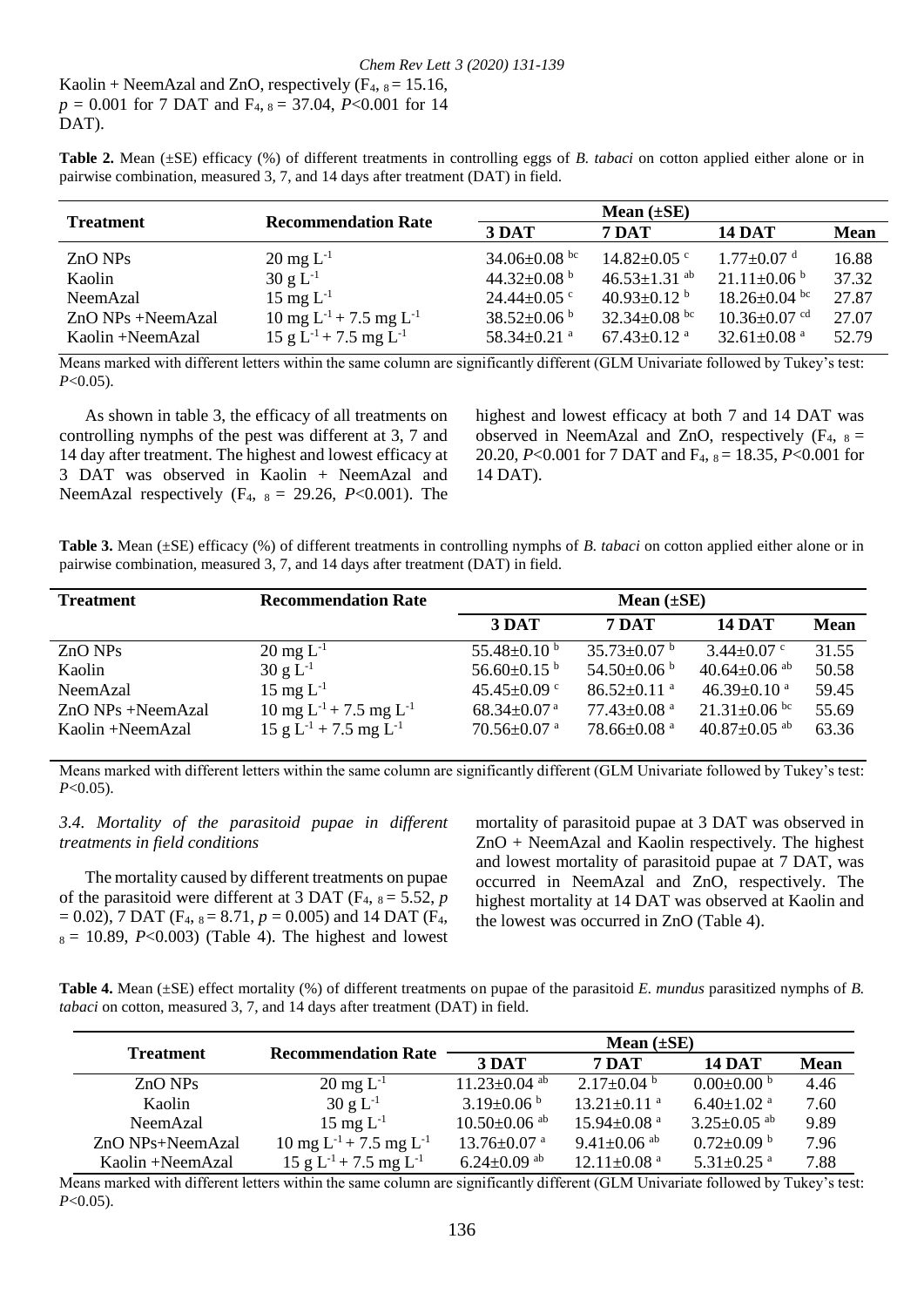In present study, the LC<sub>50</sub> values for ZnO NPs on *B*. *tabaci* nymphs and eggs were ranges between 6.93 mg L-<sup>1</sup> and 7.49 mg  $L^{-1}$ , respectively. In a similar study, Khooshe-Bast et al. [35] investigated the insecticidal effects of ZnO NPs on *Trialeurodes vaporariorum* adults and found out the LC<sub>50</sub> and LC<sub>25</sub> values were 7.35 mg L<sup>-</sup>  $1$  and 3.76 mg  $L^{-1}$ , respectively. Our results demonstrated high levels of *B. tabaci* nymphs control efficacy with combinations of NeemAzal-T/S and either ZnO NP or Kaolin. It appears that the toxicity of ZnO against whitefly nymphs possibly enabled by the small size of its nanoparticles, which could passage easily through the insect cuticle and enter into the individual cells where they interfere with molting and other physiological processes [12]. Increased exposed surfaces of ZnO which could interact with the insect cuticle, could play role in toxicity of this nanoparticle. Mortality percentages of egg and nymphs of the pest in present study in controls were similar to those reported by Khan and Wan [36]. In present study, 46.53 % mortality of eggs of *B. tabaci*, caused by Kaolin treatment at 7 day after treatment in field. Similarly, Bestete et al. [37] reported that fewer sap-sucking whiteflies (*B. tabaci*) under choice trial colonized kaolin treated plants, and they laid approximately 50 % fewer eggs on these cotton plants. In the laboratory, Liang and Liu [38] also found fewer adults and oviposition of *Bemisia argentifolii* Bellows and Perring (Hemiptera: Aleyrodidae) on melon (*Cucumis melo* L.) leaves sprayed with kaolin. No differences were found between the Kaolin and Kaolin +NeemAzal treatments for efficacy of nymph reduction at 14 day after treatment. Núñez-López et al. [39] also found higher than 60% efficacy in the control of nymphs and eggs of *T. vaporariorum* due to the foliar applications of kaolin; they concluded that the use of kaolin can be considered an alternative in integrated pest management because its efficacy can be equal to that of chemically synthesized insecticides, and its effects on plant physiology are positive. Kaolin is suggested to affect the cuticular permeability [40] to water which is one of the limiting factors for insects. Moreover, Kaolin on plants may prevent pests from identifying a host, and pest activity can also be impaired by the kaolin particles that stick to their bodies [41, 42]. Previous studies found that foliar Kaolin sprays reduced the adults and nymphs of *Agonoscena targionii* (Hemiptera: Psyllidae) in pistachio by 80% [43]; the number of eggs and nymphs of *Diaphorina citri* (Hemiptera: Liviidae) on citrus by 85% and 80% [44] and the nymphs population of *Cacopsylla pyri* (Psyllidae) on pear trees by 85% [45]. The pupae of *E. mundus*, such as eggs and nymphs of *B. tabaci*, probably are vulnerable to desiccation. Kaolin affects the cuticle by removal or sorption of cuticular waxes, causing a loss of water from the body, and subsequently death through desiccation [44]. The highest mortality of parasitoid pupae at 7 DAT was observed in Kaolin treatment. Similarly, kaolin treated surface caused a

slight reduction in the parasitism of *Psyttalia concolor* (Szepligeti) (Hymenoptera: Braconidae) in a behavioral dual choice experiment; but there was no differences in a no choice experiment on the percentage of mortality and attacked hosts [46].

In our study, the highest egg mortality (40.93%) was observed for the field application rates of NeemAzal-T/S at 7 DAT. Kumar and Poehling [29, 47] suggested that egg hatch failure is due to the penetration of azadirachtin solution sprayed onto the leaves. Also, ingestion of azadirachtin from plant tissues by females could inhibit of embryonic development or the hatching process, and be caused an intrinsic deficit of the eggs deposited by females. Antifeedant and deterrent actions of neem resulting in decreased egg deposition by *B. tabaci* have also been reported in earlier studies [28]. Eggs are usually regarded less susceptible to insecticides compared to other stages. The apparent reduction in nymphs for NeemAzal maybe occurred due to the effect of NeemAzal on crawlers after eclosion from viable eggs when they came into contact with the residues on leaves. Again, pupal stage is usually regarded more resistant to insecticides and other mortality factors. This could be due to the presence of thick cuticular layers which protect the pupa from any contact to toxicant materials. Kumar et al. [48] reported that using the recommended dose rates of NeemAzal (50 mg a.i. L<sup>-1</sup>) on *Eretmocerus warrae*, a parasitoid of *B. tabaci* caused emergence rate of 55% at pupal stage. Because the *E. mundus* larva penetrates its host by chewing a hole in the host cuticle it opens a path for the topically applied biopesticide solution to enter the body. Hence the whitefly as well as the parasitoid inside can be contaminated directly with the active ingredient, which is a kind of worst case situation. For that reason these ecto-endo aphelinid parasitoid species are more susceptible to the foliar application of neem than exclusively endoparasitic species [49]. In present study, the overall control of whitefly with NeemAzal was satisfactory. Lower efficacy of NeemAzal on eggs and nymphs, 14 days after treatment, compared with 7 DAT maybe due to exposure to sunlight and environmental conditions, resulting in faster degradation of NeemAzal in the field conditions. The major problem with neembased products, which have triterpenoids as the active ingredient, is the photo-degradation by UV radiation [50, 51]. This reduction in bio-efficacy of neem seems to be related to the amount entering into the plant system, to exposure to sunlight and climate conditions [51].

### **4. Conclusion**

 In conclusion, due to satisfactory level of control of the ZnO NPs, Kaolin clay and NeemAzal-T/S, on eggs and nymphs of the *B. tabaci* both alone or in combination form in field conditions, they could be recommended to use in IPM of this pest on cotton, although they exerted a low level of mortality on the parasitoid pupae.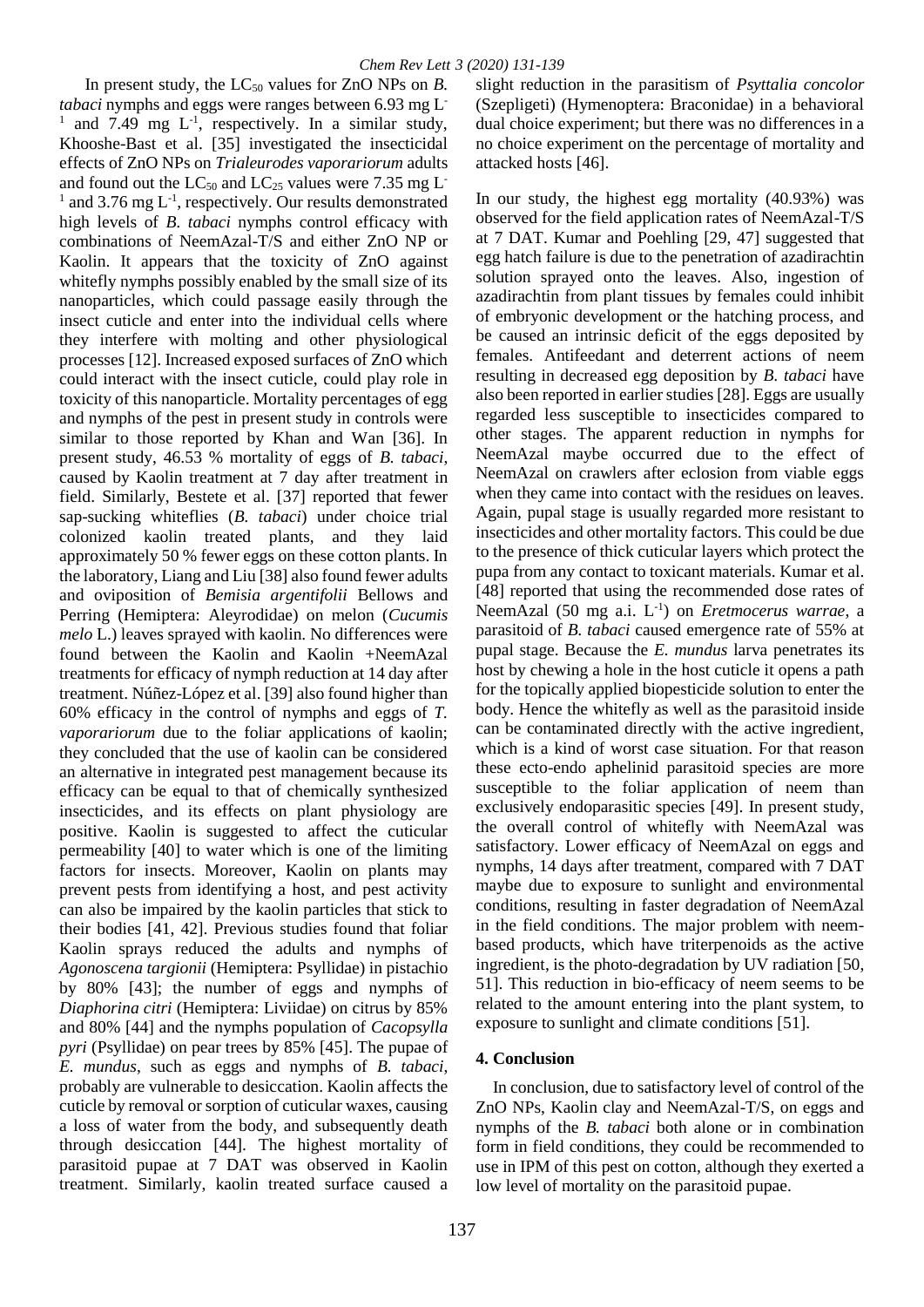#### **References**

- [1] M. R. V. Oliveira, T. J. Henneberryb and P. Andersonc, History, current status, and collaborative research projects for *Bemisia tabaci*. *Crop Prot*., 20 (2001) 709-723.
- [2] F. Martins, M. Soares, I. Oliveira, J. Pereira, D. Lourdes, M. Bastos and P. Baptista, Tolerance and bioaccumulation of copper by the entomopathogen *Beauveria bassiana* (Bals. Criv.) Vuill. Exposed to various copper-based fungicides. *Bull. Environ. Contam. Toxicol*., 89 (2012) 53-60.
- [3] D. R. Jones, Plant viruses transmitted by whiteflies. *Eur. J. Plant Pathol*., 109 (2003) 195-219.
- [4] M. Faria and S. P. Wraight, Biological Control of *Bemisia tabaci* with fungi. *Crop Prot*., 20 (2001) 767-778.
- [5] M. Ahmad, M. I. Arif, Z. Ahmad and I. Denholm, Cotton whitefly (*Bemisia tabaci*) resistance to organophosphate and pyrethroid insecticides in Pakistan. *Pest Manag. Sci*., 58 (2002) 203-208.
- [6] F. Sohrabi, P. Shishehbor, M. Saber and M. S. Mosaddegh, Lethal and sublethal effects of imidacloprid and buprofezin on the sweetpotato whitefly parasitoid *Eretmocerus mundus* (Hymenoptera: Aphelinidae). *Crop Prot*., 45 (2013) 98-103.
- [7] P. A. Stansly, F. J. Calvo and A. Urbaneja, Release rates for control of *Bemisia tabaci* (Homoptera: Aleyrodidae) biotype "Q" with *Eretmocerus mundus* (Hymenoptera: Aphelinidae) in greenhouse tomato and pepper. *Biol. Control*., 35 (2005) 124-133.
- [8] P. A. Stansly, P. A. Sanchez, J. M. Rodriguez, F. Canizares, A. Nieto, M. J. Lopez Leyva, M. Fajardo, V. Suarez and A. Urbaneja, Prospects for biological control of *Bemisia tabaci* (Homoptera: Aleyrodidae) in greenhouse tomatoes of southern Spain. *Crop Prot*., 23 (2004) 701-712.
- [9] D. Stone, B. J. Harper, I. Lynch, K. Dawson and S. L. Harper, Exposure assessment: recommendations for nanotechnologybased pesticides. *Int. J. Occup. Environ. Health*., 16 (2010), 467-474*.*
- [10] J. Y. Park, M. J. Baek, E. S. Choi, S. Woo, J. H. Kim, T. J. Kim, J. C. Jung, K. S. Chae, Y. Chang and G. H. Lee, Paramagnetic ultra-small gadolinium oxide nanoparticles as advanced T1 MRI contrast agent: account for large longitudinal relativity, optimal particle diameter and in vivo T1 MR images. *ACS Nano*., 3(2009) 3663-3669.
- [11] O. F. Owolade, D. O. Ogunleti and M. O. Adenekan, Titanium Dioxide affects disease development and yield of edible cowpea. *Electron. J. Environ. Agric. Food Chem*., 7 (2008) 2942-2947.
- [12] G. Benelli, Plant-mediated biosynthesis of nanoparticles as an emerging tool against mosquitoes of medical and veterinary importance: a review. *Parasitol. Res*., 115 (2016) 23-34.
- [13] S. Pirsa, T. Shamusi and E. Moghaddas Kia, Preparing of Bacterial Cellulose/Polypyrrole-Zinc Oxide Nanocomposite Film and Studying its Physicomechanical, Antimicrobial and Antioxidant Properties. *Journal of Research and Innovation in Food Science and Technology*., 8 (2019) 79-90.
- [14] M. Rezaei, S. Pirsa and S. Chavoshizadeh, Photocatalytic/Antimicrobial active film based on Wheat Gluten/ZnO Nanoparticles. *Journal of Inorganic and Organometallic Polymers and Materials*., 30 (2020) 2654- 2665.
- [15] S. Pirsa and T. Shamusi, Intelligent and active packaging of chicken thigh meat by conducting nano structure cellulosepolypyrrole-ZnO film. *Materials Science and Engineering C*., 102 (2019) 798-809.
- [16] I. Karimi Sania, S. Pirsa and Ş. Tağı, Preparation of chitosan/zinc oxide/Melissa officinalis essential oil nanocomposite film and evaluation of physical, mechanical

and antimicrobial properties by response surface method. *Polymer Testing*., 79 (2019) 106004.

- [17] M. Auffan, J. Rose, J. Y. Bottero, G. V. Lowry, J. P. Jolivet and M. R. Wiesner, Towards a definition of inorganic nanoparticles from an environmental, health and safety perspective. *Nat. Nanotechnol*., 4 (2009) 634-641.
- [18] G. J. Puterka, D. M. Glenn, D. G. Sekutowski, T. R. Unruh and S. K. Jones, Progress toward liquid formulations of particle films for insect and disease control in pear. *Environ Entomol*., 29 (2000) 329-339.
- [19] D. M. Glenn, and G. J. Puterka, Particle films: A new technology for agriculture. *Horticultural Reviews*., 31 (2005) 1-44.
- [20] G. J. Puterka and D. M. Glenn, Kaolin-based particle films for arthropod control. In: J. L. Capinera, editor. Encyclopedia of insects. 2nd ed. Dordretch: *Springer*; (2008) p. 2075-2080.
- [21] M. Porcel, B. Cotes and M. Campos, Biological and behavioral effects of kaolin particle film on larvae and adults of *Chrysoperla carnea* (Neuroptera: Chrysopidae). *Biol Control*., 59 (2011) 98-105.
- [22] P. Bengochea, F. Amor, R. Saelices, S. Hernando, F. Budia, A. Adan and P. Medina, Kaolin and copper-based products applications: ecotoxicology on four natural enemies. *Chemosphere*., 91 (2013) 1189-1195.
- [23] J. L. Jifon and J. P. Syvertsen, Kaolin particle film applications can increase photosyntesis and water use efficiency of "Ruby Red" grapefruit leaves. *J Am Soc Hortic Sci*., 128 (2003) 107-112.
- [24] P. Melgarejo, J. J. Martínez, F. Hernández, R. Martínez-Font, P. Barrows and A. Erez, Kaolin treatment to reduce pomegranate sunburn. *Sci Hortic*., 100 (2004) 349-353.
- [25] M. J. Smirle, D. T. Lowery and C. L. Zurowski, Influence of mixtures of kaolin particle film and synthetic insecticides on mortality of larval *obliquebanded leafrollers* (Lepidoptera: tortricidae) from resistant and susceptible populations. *J Econ Entomol*., 100 (2007) 1831-1835.
- [26] E. D. Quintela and C. W. McCoy, Synergistic effect of imidacloprid and two entomopathogenic fungi on the behavior and survival of larvae of *Diaprepes abbreviatus* (Coleoptera: Curculionidae) in soil. *J. Econ. Entomol*., 91 (1998) 110-122.
- [27] P. L. Mitchell, R. Gupta, A. K. Singh and P. Kumar, Behavioral and developmental effects of neem extracts on *Clavigralla scutellaris* (Hemiptera: Heteroptera: Coreidae) and its egg parasitoid, *Gryon Fulviventre* (Hymenoptera: Scelionidae). *J. Econ. Entomol*., 97 (2004) 916-923.
- [28] P. Kumar, H. M. Poehling and C. Borgemeister, Effects of different application methods of azadirachtin against sweetpotato whitefly, *Bemisia tabaci* Gennadius (Homoptera: Aleyrodidae) on tomato plants. *J. Appl. Entomol*., 129 (2005) 489-497.
- [29] P. Kumar and H. M. Poehling, Persistence of soil and foliar azadirachtin treatments to control sweetpotato whitefly, *Bemisia tabaci* Gennadius (Homoptera: Aleyrodidae) on tomatoes under controlled (laboratory) and field (netted greenhouse) conditions in the humid tropics. *J. Pest Sci*., 79 (2006) 189-199.
- [30] M. C. Mohan, P. Narasimha, N. P. Reddy, U. K. Devi, R. Kongara and H. C. Sharma, Growth and insect assays of *Beauveria bassiana* with neem to test their compatibility and synergism. *Biocontr. Sci. Tech*., 17 (2007) 1059-1069.
- [31] A. G. S. Cuthbertson, K. F. A. Walters and P. Northing, Susceptibility of *Bemisia tabaci* immature stages to the entomopathogenic fungus *Lecanicillium muscarium* on tomato and verbena foliage. *Mycopathologia*., 159 (2005) 23- 29.